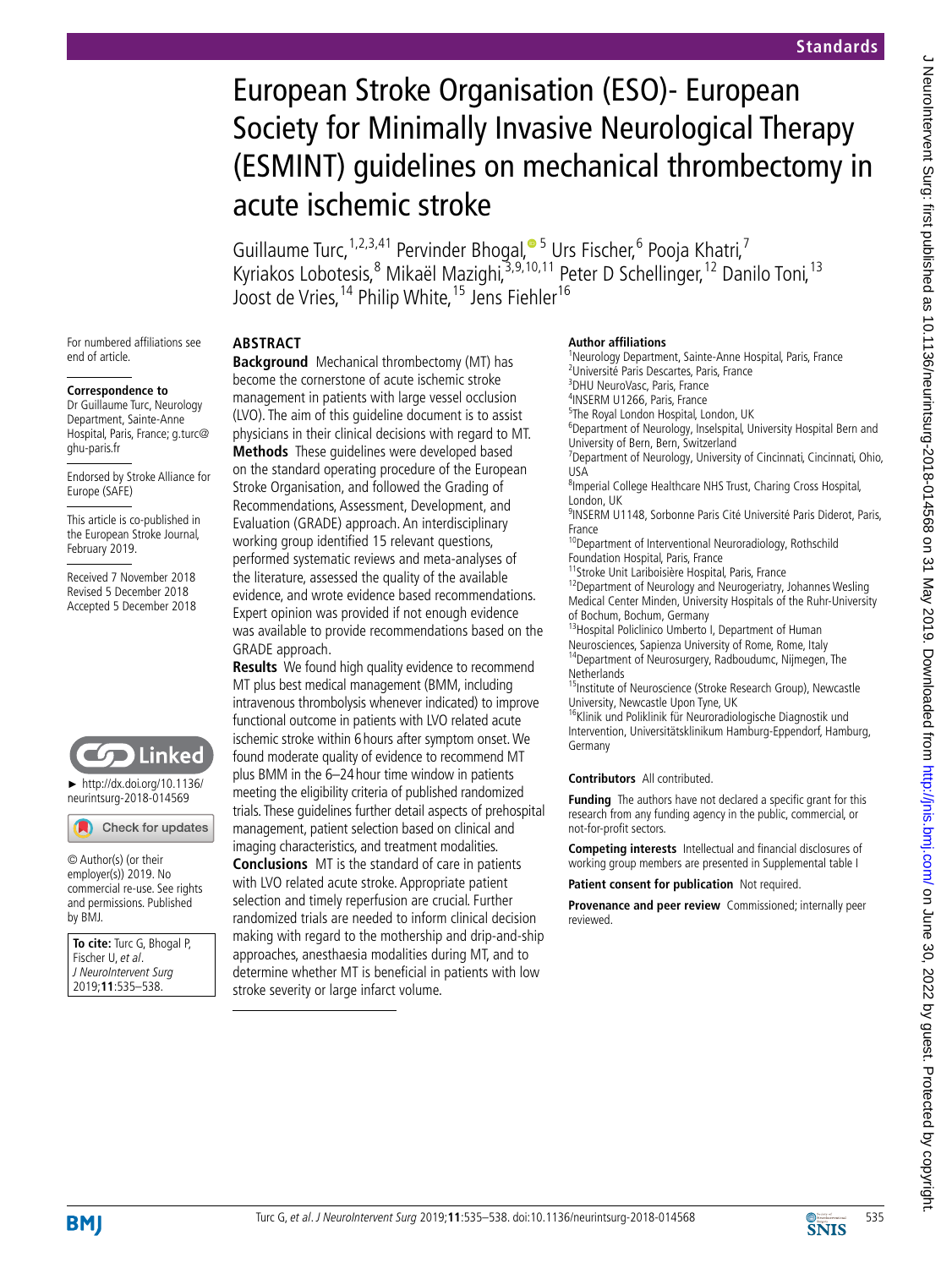## **Table 1** Synoptic table of PICO questions, evidence based recommendations, and expert opinions

| <b>PICO</b> question                                                                                                                                                                                                  | <b>Recommendations</b>                                                                                                                                                                                                                                                                                                                                                                                                                                                                                                                                                                                                                                                                                      | <b>Expert opinion</b>                                                                                                                                                                                                                                                                                                                                                                                                                                                                                                                                                                                                                                                                                                                                                                                                                                                                                                               |
|-----------------------------------------------------------------------------------------------------------------------------------------------------------------------------------------------------------------------|-------------------------------------------------------------------------------------------------------------------------------------------------------------------------------------------------------------------------------------------------------------------------------------------------------------------------------------------------------------------------------------------------------------------------------------------------------------------------------------------------------------------------------------------------------------------------------------------------------------------------------------------------------------------------------------------------------------|-------------------------------------------------------------------------------------------------------------------------------------------------------------------------------------------------------------------------------------------------------------------------------------------------------------------------------------------------------------------------------------------------------------------------------------------------------------------------------------------------------------------------------------------------------------------------------------------------------------------------------------------------------------------------------------------------------------------------------------------------------------------------------------------------------------------------------------------------------------------------------------------------------------------------------------|
| PICO 1: For adults with LVO related acute ischemic<br>stroke within 6 hours of symptom onset, does MT plus<br>BMM compared with BMM alone improve functional<br>outcome?                                              | plus BMM, including IVT whenever indicated, over best BMM alone therefore MT is reasonable in this situation.<br>to improve functional outcome.<br>Quality of evidence: High $\oplus$ $\oplus$ $\oplus$ $\oplus$<br>Strength of recommendation: Strong ↑↑                                                                                                                                                                                                                                                                                                                                                                                                                                                   | In adults with anterior circulation LVO related acute ischemic stroke There is a consensus among the guideline group (11/11 votes) that patients<br>presenting within 6 hours after symptom onset, we recommend MT with M2 occlusion fulfilled the inclusion criteria in most randomized trials and<br>There is a consensus among the panel (11/11 votes) that in analogy to anterior<br>circulation LVO and with regard to the grim natural course of basilar artery<br>occlusions, the therapeutic approach with IVT plus MT should strongly be<br>considered.                                                                                                                                                                                                                                                                                                                                                                    |
| PICO 2: For adults with LVO related acute ischemic<br>stroke 6-24 hours from time last seen normal, does<br>MT plus BMM compared with BMM alone improve<br>functional outcome?                                        | In adults with anterior circulation LVO related acute ischemic<br>stroke presenting between 6 and 24 hours from time last known<br>well and fulfilling the selection criteria of DEFUSE-3 or DAWN, we<br>recommend MT plus BMM over BMM alone to improve functional<br>outcome.<br>Quality of evidence: Moderate ⊕⊕⊕<br>Strength of recommendation: Strong 11                                                                                                                                                                                                                                                                                                                                               | Patients should be treated with MT plus BMM up to approximately 7 hours and<br>18 min after stroke onset, without the need of perfusion imaging based selection.<br>10/11 experts agree that patients can be treated in the 6-12 hour time window<br>if they fulfill the ESCAPE criteria, notably ASPECTS ≥6 and moderate to good<br>collateral circulation. However, such patients should preferably be treated in the<br>context of clinical studies. Also, concurrent software applications utilizing similar<br>perfusion algorithms and rendering equivalent volumetry results as those used in<br>the DAWN and DEFUSE-3 trials may be options, as well as simple volumetry on a<br>high quality DWI scan for core volume when applying DAWN criteria. Therefore<br>we advocate further research, inclusion of patients into late window trials, and<br>implementation of institutional imaging standard operating procedures. |
| PICO 3: For adults with LVO related acute ischemic<br>stroke, does IVT plus MT compared with MT alone<br>improve functional outcome?                                                                                  | In LVO related ischemic stroke patients eligible for both<br>►<br>treatments, we recommend IVT plus MT over MT alone. Both<br>treatments should be performed as early as possible after<br>hospital arrival. MT should not prevent the initiation of IVT,<br>and IVT should not delay MT.<br>Quality of evidence: Very low $\bigoplus$ , Strength of recommendation:<br>Strong 11<br>In LVO related ischemic stroke patients not eligible for IVT, we<br>▶<br>recommend MT as standalone treatment.<br>Quality of evidence: Low $\oplus \oplus$ , Strength of recommendation:<br>Strong 11                                                                                                                  | In LVO related ischemic stroke patients eligible for IVT before MT, 7/11 experts<br>suggest the use of tenecteplase (0.25 mg/kg) over alteplase (0.9 mg/kg) if the<br>decision on IVT is made after vessel occlusion status is known.                                                                                                                                                                                                                                                                                                                                                                                                                                                                                                                                                                                                                                                                                               |
| PICO 4: For adults with suspected acute stroke does<br>the use of a prehospital scale compared with no<br>prehospital scale:<br>improve identification of patients eligible for<br>MT?<br>reduce time to reperfusion? | In patients with suspected stroke, we cannot make a<br>recommendation on the use of a prehospital scale for improving<br>identification of patients eligible for MT. We suggest enrolling<br>patients in a dedicated randomized controlled trial, whenever<br>possible.<br>Quality of evidence: Very low $\bigoplus$ , Strength of recommendation: -                                                                                                                                                                                                                                                                                                                                                        | 11/11 experts concluded that there is currently not enough evidence to<br>use a clinical scale in routine care to help triage potential thrombectomy<br>candidates in the prehospital field.<br>All patients suspected of having an acute stroke, irrespective of the time of<br>▶<br>onset, should undergo emergency imaging of the brain, including vascular<br>imaging.                                                                                                                                                                                                                                                                                                                                                                                                                                                                                                                                                          |
| PICO 5: For adults identified as potential candidates<br>for MT in the prehospital field, does the mothership<br>model, compared with the drip-and-ship model,<br>improve functional outcome?                         | We cannot make recommendations on whether for adults<br>identified as potential candidates for MT in the prehospital field,<br>the mothership or the drip-and-ship model should be applied to<br>improve functional outcome.<br>Quality of evidence: Very Low $\bigoplus$ , Strength of recommendation: -                                                                                                                                                                                                                                                                                                                                                                                                   | As there is lack of strong evidence for superiority of one organizational<br>model, the choice of model should depend on local and regional service<br>organization and patient characteristics (vote: 11/11 experts agree).<br>The mothership model might be favored in metropolitan areas, with<br>transportation time to a comprehensive stroke center of <30-45 min and<br>the use of the drip-and-ship model when transportation times are longer<br>(vote: 11/11 experts agree).<br>As there is limited experience with the other two models (drip-and-drive,<br>▶<br>and mobile stroke unit) no expert opinion can be provided when to use<br>these models (vote: 11/11 experts agree).                                                                                                                                                                                                                                      |
| PICO 6: For patients aged 80 years or more with<br>LVO related acute ischemic stroke, does MT plus<br>BMM compared with BMM alone improve functional<br>outcome?                                                      | We recommend that patients aged 80 years or more with<br>▶<br>LVO related acute ischemic stroke within 6 hours of symptom<br>onset should be treated with MT plus BMM, including IVT<br>whenever indicated. Application of an upper age limit for MT<br>is not justified.<br>Quality of evidence: Moderate ⊕⊕⊕, Strength of<br>recommendation: Strong 11<br>We suggest that patients aged 80 years or more with<br>LVO related acute ischemic stroke between 6 and 24 hours<br>from time last known well should be treated with MT plus<br>BMM if they meet the eligibility criteria of the DEFUSE-3 or<br>DAWN trials.<br>Quality of evidence: Low $\oplus \oplus$ , Strength of recommendation:<br>Weak1? |                                                                                                                                                                                                                                                                                                                                                                                                                                                                                                                                                                                                                                                                                                                                                                                                                                                                                                                                     |

Continued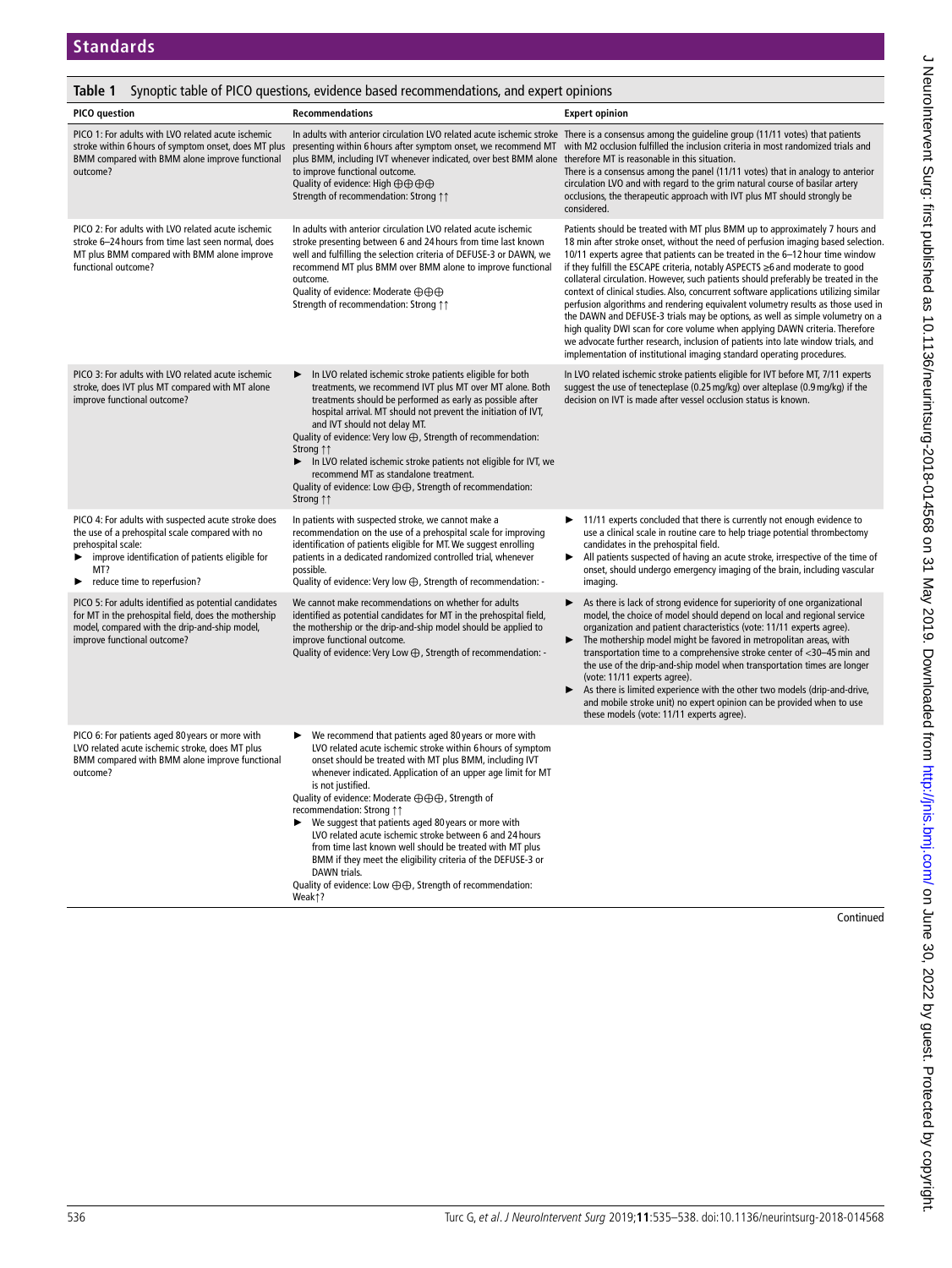## **Table 1** Continued

| <b>PICO</b> question                                                                                                                                                                                                                                                                                                                                                      | <b>Recommendations</b>                                                                                                                                                                                                                                                                                                                                                                                                                                                                                                                                                                                                                                                                                                                                                                                                                                                                                                                                                                                                                                                                                                                        | <b>Expert opinion</b>                                                                                                                                                                                                                                                                                                                                                                                                                                                                                                                                                                                                                                              |
|---------------------------------------------------------------------------------------------------------------------------------------------------------------------------------------------------------------------------------------------------------------------------------------------------------------------------------------------------------------------------|-----------------------------------------------------------------------------------------------------------------------------------------------------------------------------------------------------------------------------------------------------------------------------------------------------------------------------------------------------------------------------------------------------------------------------------------------------------------------------------------------------------------------------------------------------------------------------------------------------------------------------------------------------------------------------------------------------------------------------------------------------------------------------------------------------------------------------------------------------------------------------------------------------------------------------------------------------------------------------------------------------------------------------------------------------------------------------------------------------------------------------------------------|--------------------------------------------------------------------------------------------------------------------------------------------------------------------------------------------------------------------------------------------------------------------------------------------------------------------------------------------------------------------------------------------------------------------------------------------------------------------------------------------------------------------------------------------------------------------------------------------------------------------------------------------------------------------|
| PICO 7: For adults with LVO related acute ischemic<br>stroke, does selection of MT candidates based on a<br>particular NIHSS score threshold compared with no<br>specific threshold improve functional outcome?                                                                                                                                                           | We do not recommend an upper NIHSS score limit for<br>decision making on MT. We recommend that patients with<br>high stroke severity and LVO related acute ischemic stroke be<br>treated with MT plus BMM, including IVT whenever indicated.<br>These recommendations also apply for patients in the<br>6-24 hour time window, provided that they meet the inclusion $\blacktriangleright$<br>criteria for the DAWN or DEFUSE-3 studies.<br>Quality of evidence: High $\oplus$ $\oplus$ $\oplus$ $\oplus$ . Strength of recommendation:<br>Strong 11.<br>We recommend that patients with low stroke severity (NIHSS<br>▶<br>0-5) and LVO related acute ischemic stroke within 24 hours<br>from time last seen normal be included in randomized<br>controlled trials comparing MT plus BMM vs BMM alone.<br>Quality of evidence: Very low $\bigoplus$ , Strength of recommendation: -.                                                                                                                                                                                                                                                         | In patients with a low NIHSS score (0-5) who are not eligible for a dedicated<br>randomized controlled trial, we suggest that treatment with MT in addition to<br>IVT (or alone in case of contraindication to IVT) may be reasonable:<br>in patients with deficits that appear disabling (eq, significant motor deficit<br>$\blacktriangleright$<br>or aphasia or hemianopia) at presentation (vote: 9/11 experts)<br>in the case of clinical worsening despite IVT (vote: 9/11 experts)<br>we did not reach a majority vote to suggest MT in patients with deficits<br>that appear non-disabling (eg, mild hypoesthesia) at presentation (vote:<br>5/11 experts) |
| PICO 8: For adults with LVO related acute ischemic<br>stroke, does selection of MT candidates based on a<br>particular ASPECTS or infarct core volume threshold<br>compared with no specific threshold:<br>improve identification of patients with a therapy<br>▶<br>effect of MT on functional outcome?<br>decrease the risk of symptomatic intracerebral<br>hemorrhage? | In the 0-6 hour time window, we recommend MT plus<br>BMM (including IVT whenever indicated) over BMM alone<br>in LVO related anterior circulation stroke patients without<br>evidence of extensive infarct core (eq, ASPECTS ≥6 on non-<br>contrast CT scan or infarct core volume≤70 mL).<br>Quality of evidence: High $\oplus$ $\oplus$ $\oplus$ $\oplus$ , Strength of recommendation:<br>Strong 11.<br>In the 6-24 hour time window, we recommend MT plus<br>▶<br>BMM (including IVT whenever indicated) over BMM alone in<br>LVO related anterior circulation stroke patients fulfilling the<br>selection criteria of DEFUSE-3 or DAWN, including estimated<br>volume of infarct core.<br>Quality of evidence: Moderate ⊕⊕⊕, Strength of<br>recommendation: Strong $\uparrow\uparrow$ .<br>We recommend that anterior circulation stroke patients<br>with extensive infarct core (eg, ASPECTS <6 on non-contrast<br>CT scan or core volume >70 mL or >100 mL) be included in<br>randomized controlled trials comparing MT plus BMM vs<br><b>BMM</b> alone.<br>Quality of evidence: Very low $\bigoplus$ , Strength of recommendation: -. | If inclusion of the patient in a dedicated randomized controlled trial is not<br>possible, we suggest that treatment with MT may be reasonable on an individual<br>basis in selected cases with ASPECTS <6 or core volume >70 mL (11/11 experts<br>agree). Patient selection criteria might include age, severity and type of<br>neurological impairment, time since symptom onset, location of the ischemic<br>lesion on plain CT scanner or MRI, and results of advanced imaging, notably<br>perfusion-core mismatch.                                                                                                                                            |
| PICO 9: For adults with LVO related acute ischemic<br>stroke, does selection of MT candidates based on<br>advanced perfusion, core, or collateral imaging<br>compared with no advanced imaging:<br>improve identification of patients with a therapy<br>▶<br>effect of MT on functional outcome?<br>decrease the risk of symptomatic intracerebral<br>hemorrhage?         | In adult patients with anterior circulation LVO related acute<br>ischemic stroke presenting from 0 to 6 hours from time last<br>seen normal, advanced imaging is not necessary for patient<br>selection.<br>Quality of evidence: Moderate ⊕⊕⊕, Strength of<br>recommendation: Weak 1?<br>In adult patients with anterior circulation LVO related acute<br>▶<br>ischemic stroke presenting beyond 6 hours from time last<br>seen normal, advanced imaging selection is necessary.<br>Quality of evidence: Moderate ⊕⊕⊕, Strength of<br>recommendation: Strong 11                                                                                                                                                                                                                                                                                                                                                                                                                                                                                                                                                                               |                                                                                                                                                                                                                                                                                                                                                                                                                                                                                                                                                                                                                                                                    |
| PICO 10: For adults with LVO related acute ischemic<br>stroke, does MT performed in a comprehensive stroke<br>center compared with MT performed outside of a<br>comprehensive stroke center:<br>improve functional outcome?<br>reduce time to reperfusion?<br>▶<br>reduce the rate of symptomatic intracerebral<br>hemorrhage?                                            | In adult patients with LVO related acute ischemic stroke, we<br>▶<br>recommend treatment in a comprehensive stroke center.<br>Quality of evidence: Very low $\bigoplus$ , Strength of recommendation:<br>Strong 11                                                                                                                                                                                                                                                                                                                                                                                                                                                                                                                                                                                                                                                                                                                                                                                                                                                                                                                            |                                                                                                                                                                                                                                                                                                                                                                                                                                                                                                                                                                                                                                                                    |
| PICO 11: For adults with LVO related acute ischemic<br>stroke, does reperfusion TICI grade 3 compared<br>with reperfusion TICI grade 2b improve functional<br>outcome?                                                                                                                                                                                                    | For adults with LVO related acute ischemic stroke, we recommend<br>that interventionalists should attempt a TICI grade 3 with<br>reperfusion, if achievable with reasonable safety.<br>Quality of evidence: Low $\oplus \oplus$ , Strength of recommendation:<br>Strong ↑↑                                                                                                                                                                                                                                                                                                                                                                                                                                                                                                                                                                                                                                                                                                                                                                                                                                                                    | Continued                                                                                                                                                                                                                                                                                                                                                                                                                                                                                                                                                                                                                                                          |